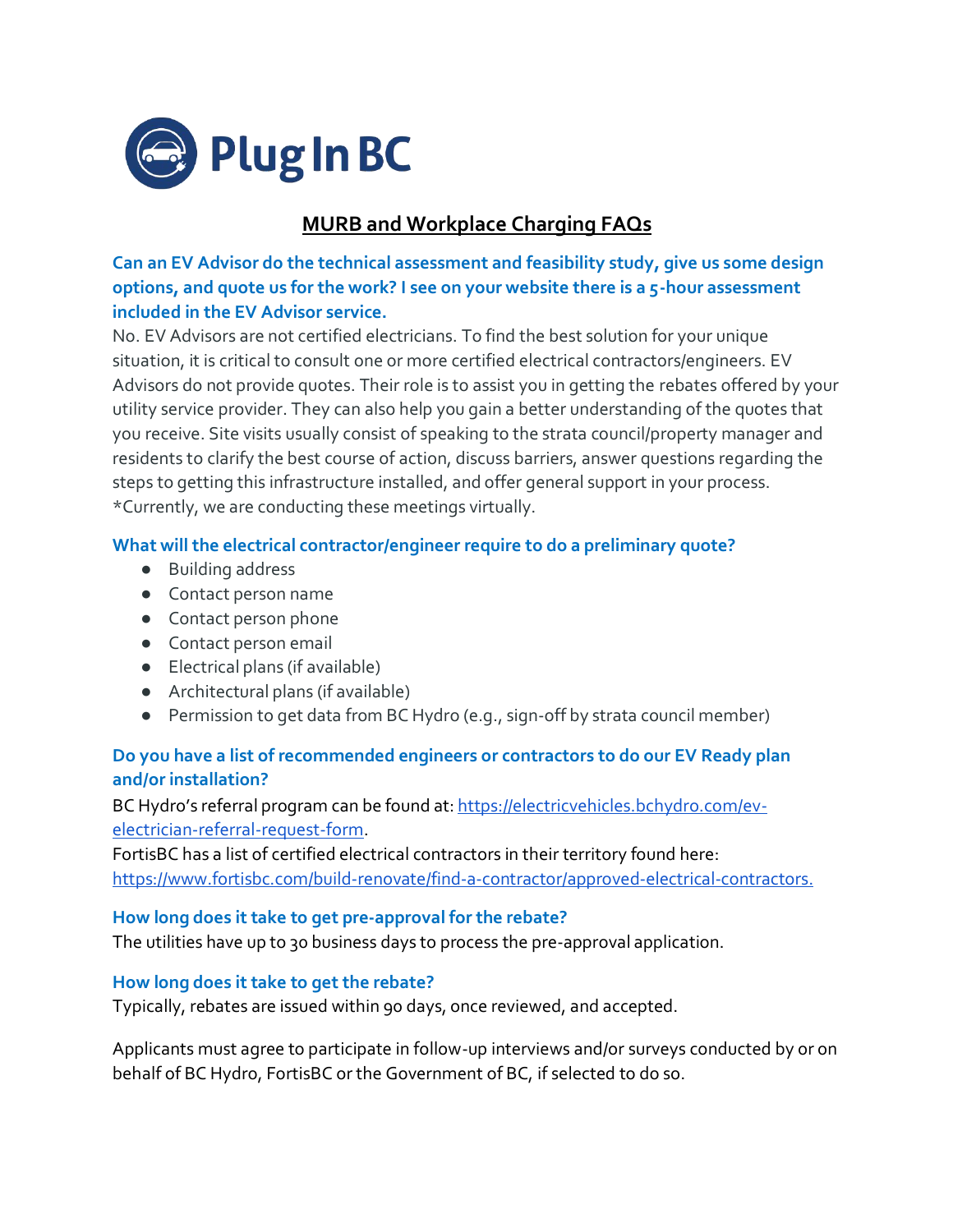#### **What charging stations are eligible?**

You can find a list of eligible charging stations below based on your utility service provider:

BC Hydro Eligible [Chargers](https://www.bchydro.com/content/dam/BCHydro/customer-portal/documents/power-smart/electric-vehicles/eligible-EV-charger-list.pdf)

#### FortisBC Eligible [Chargers](https://www.cdn.fortisbc.com/libraries/docs/default-source/rebates-and-energy-savings-documents/rebates-for-business/bch19-892-eveligiblecommercialcustomers-rev.pdf?sfvrsn=3d3e4b93_2)

\*Note that MURBs and workplaces must install networked charging stations.

### **Do I need to purchase a charging station in BC to be eligible for an incentive?**

Charging stations can be purchased online or outside of BC, if the charging stationmeets all other Program requirements.

### **What are the requirements for the chargers?**

Chargers must:

- Be approved for sale and use in Canada (cUL, ULC, cETL, CSA, or cQPS certification);
- Be a Level 2 (208 or 240 Volt) station, and feature a SAE J1772 standard plug head;
- Be purchased, not leased;
- Be a permanent installation in British Columbia;
- New, not used or refurbished
- Be for a new installation, or expansion of an existing installation (not for the replacement of an existing installation);
- Proof of ownership or access to land where infrastructure is to be installed;
- Networked chargers will have the ability to communicate to other stations and/or to a server or the cloud through cellular/wireless signal or connected vehicle communications using software to report on usage and/or other capabilities such as providing real-time status of charging stations;
- Stations must remain networked for a minimum of 2 years.
- Be installed by a licensed electrical contractor.
	- o The work performed must be in compliance with all applicable local codes and bylaws.

\*The Tesla Wall Connector charger or the Tesla Mobile Connector charger is not eligible for MURB/workplace rebates.

A [list](https://electricvehicles.bchydro.com/incentives/rebate-eligible-ev-chargers#apartments-workplaces) of pre-approved Level 2 EV charging equipment models will be provided on the Program website and maintained by BC Hydro and FortisBC. This list will be continually updated and maintained but will not be exhaustive. If an applicant purchases a station that is not on the list, it will be eligible if the station meets the criteria outlined in the equipment requirements above.

\*Charging equipment manufacturers and/or suppliers may request that their stations be included on the list by contacting alliance abchydro.com.

## **Do I need to complete the installation before I apply for a rebate?**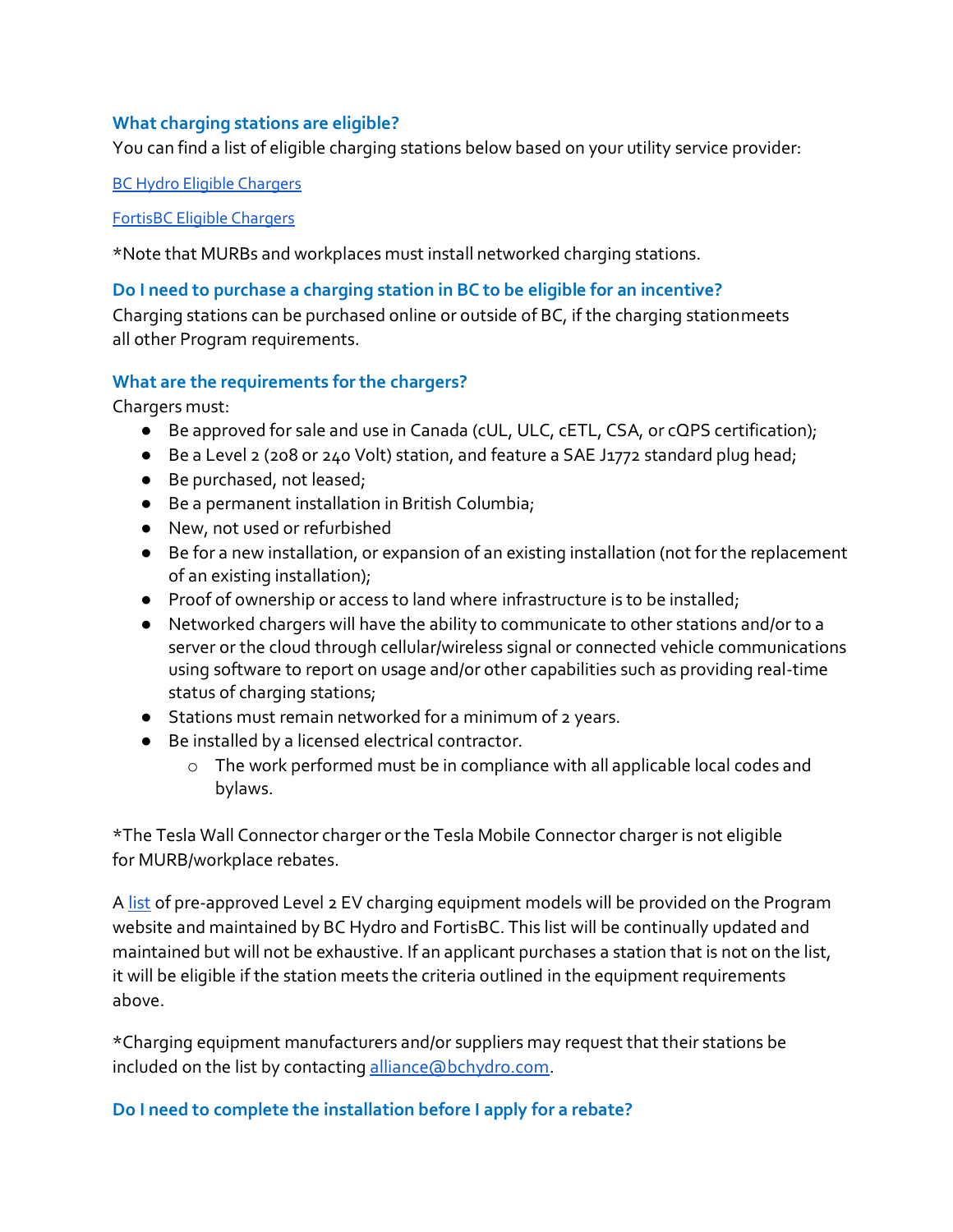In the MURB/workplace program streams, applicants submit an initial application to reserve a rebate (pre-approval). They only receive the reimbursement rebate once all work is completed and paid for, and final application requirements are met. Only costs incurred on or after preapproval will be eligible.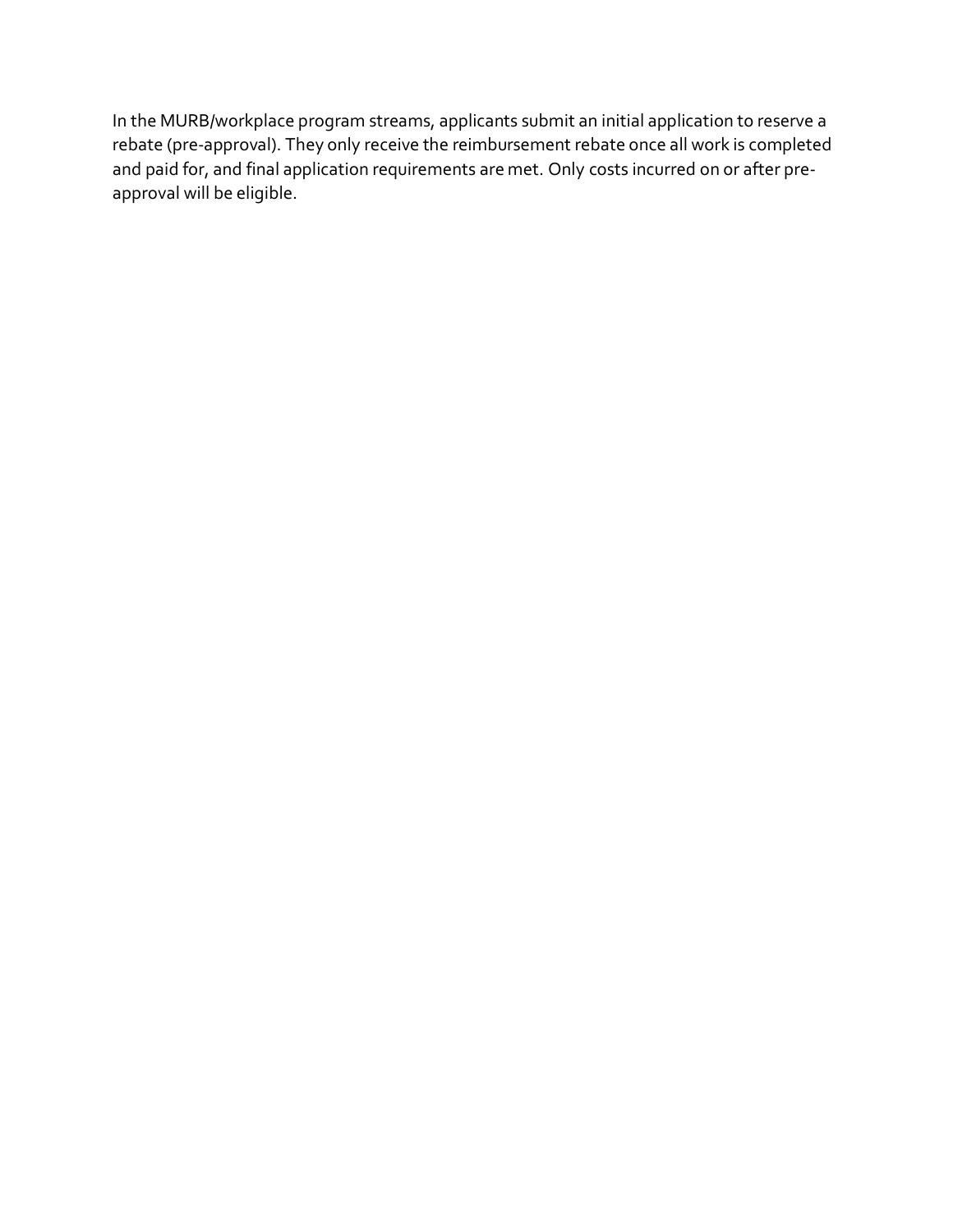# **Can I apply for MURB/workplace rebates after purchasing and/or completing the installation of charging stations if I did not receive pre-approval?**

No, pre-approval is required for MURB/workplace rebate applications before charging stations are purchased and installed.

## **Can I apply if my building/workspace has received previous charging station rebates?**

Yes. If buildings commit to meeting the program requirements, they can apply for rebates, even if they participated in a prior funding year (based on the fiscal year).

## **I am a BC Hydro customer. How can I request 12 months of my most recent consumption from BC Hydro?**

- Request 12 months of hourly consumption data for the entire building by submitting a [Request for customer load data form \[](https://www.bchydro.com/content/dam/BCHydro/customer-portal/documents/power-smart/electric-vehicles/EV-MURB-load-data-request.pdf)PDF, 65 KB].
- Send the completed form to [bassupport@bchydro.com.](mailto:bassupport@bchydro.com)
- If the request form is completed by a third party (e.g., an engineer or electrician), they must complete the indicated sections to verify that they have approval to do so.
- See this [bchydro.com p](https://electricvehicles.bchydro.com/charge/how-to-install-EV-charging-apartment)age, towards the bottom under "Electricity Requirements."

# **I am a FortisBC client. How can I request 12 months of my most recent consumption from FortisBC?**

To request consumption data, please email [EV@fortisbc.com.](mailto:EV@fortisbc.com)

# **The program guide states that to qualify for rebates, we must install networked chargers. What type of network is required?**

The networking can be by cellular or Wi-Fi connection.

## **Why do the chargers have to be networked/network capable?**

This feature allows for the chargers to communicate with each other and with the main server off site, to load-share and load manage, and to utilize the available electrical capacity most efficiently, as well as to troubleshoot, to perform software updates, and for convenience features, such as tracking and billing.

# **Our MURB/workplace is installing one shared charger currently. Would this charger needto be networked?**

Yes. The program guide notes that each charger must be a networked Level 2 charger to be eligible for rebates. The charger must be connected to a central system via standard internet protocol. The communication to the central system can be either an open protocol (such as OCPP, OpenADR, or other) or a proprietary system and stations must remain networked for aminimum of 2 years.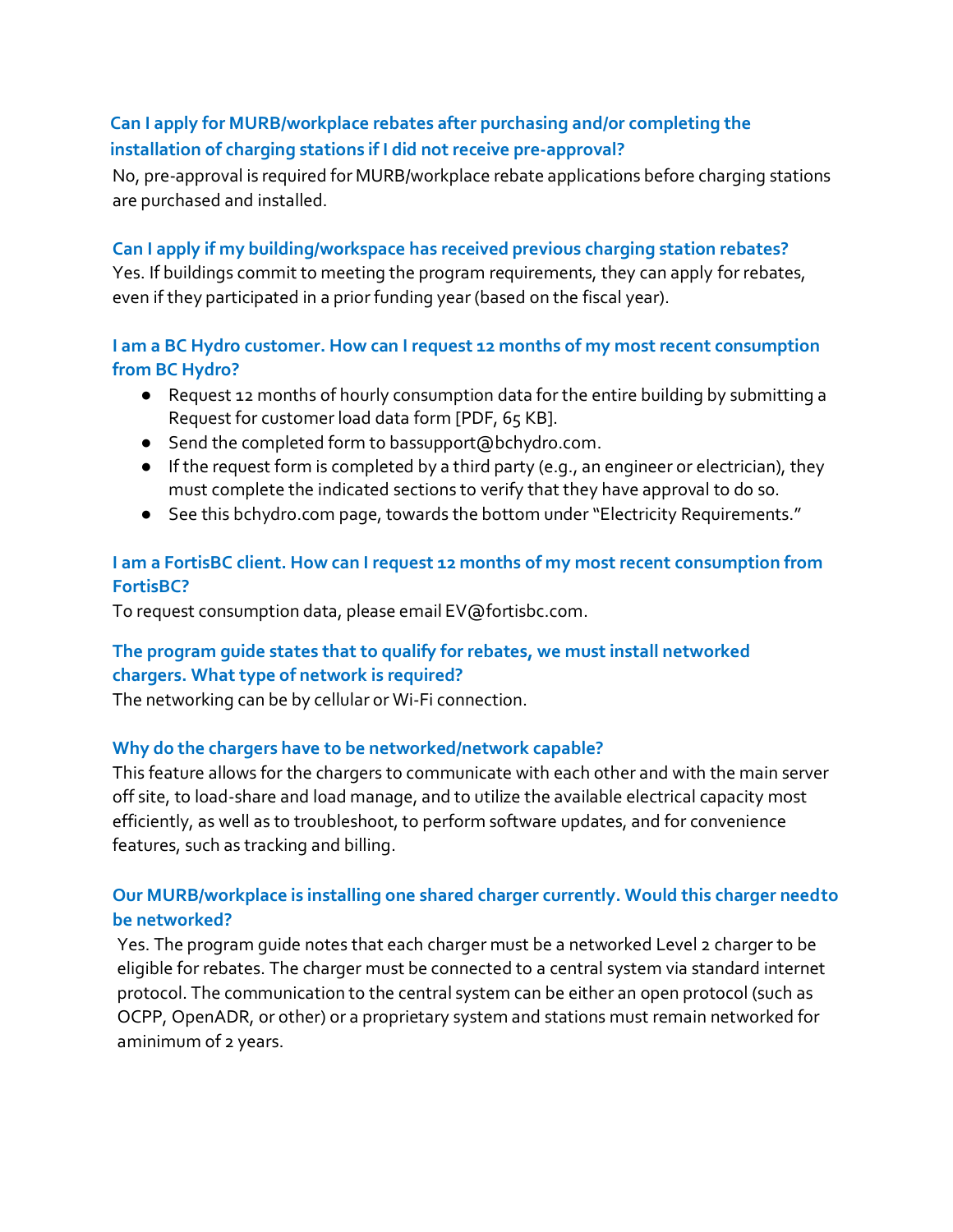## **Are Tesla Charging stations eligible for the program? Why are Tesla Charging stations not eligible for the program?**

The Tesla Wall Connector charger or the Tesla Mobile Connector charger are not eligible for MURB/workplace rebates. Tesla chargers use proprietary technologies that are not compatible with other network-capable devices. Therefore, they cannot be used in a loadsharing, load-managed scheme in conjunction with other EVSE. Teslas can, however, charge using an adapter.

## **If I purchased a charging station before the program start date, can I still apply for a rebate?**

No, for the MURB/workplace program, you need pre-approval before purchase and installation. Any costs incurred before the pre-approval are ineligible for rebates.

### **Do I need an electric vehicle to apply?**

No, applicants may apply even if none of the residents/employees own electric vehicles yet.

### **Can I buy my charging station second-hand?**

Only new units are eligible for the rebate. Chargers that are used or refurbished are not eligible.

## **Whatis the deadline for project completion?**

Once pre-approved for a rebate, applicants will need to complete their project and complete the rebate application online within six months or by the end of the program fiscal year, whichever comes first. Only costs incurred after application approval will be considered eligible.

## **If the installation is incomplete, can I receive a partial rebate?**

All program requirements must be shown to be fulfilled before the payment is issued. To avoid disappointment, if you are unsure about a requirement, please contact BC Hydro or FortisBC before completing the work.

#### **Can I combine this rebate with other rebates?**

It is not possible to stack this rebate with any other ZEVIP Funding. Total funding from all levels of government (e.g., federal, provincial/territorial and/or municipal) cannot exceed 75% of the Total Project Costs, unless the Proponent is a provincial, territorial or municipal government or their departments or agencies in which case the stacking limit is 100% of Project costs.

If the Provincial rebate is combined with any other rebate, the Provincial rebate will be capped so that the total rebates do not exceed total costs of the purchase and installation of the charging station. The applicant must repay the difference if post receipt it is found the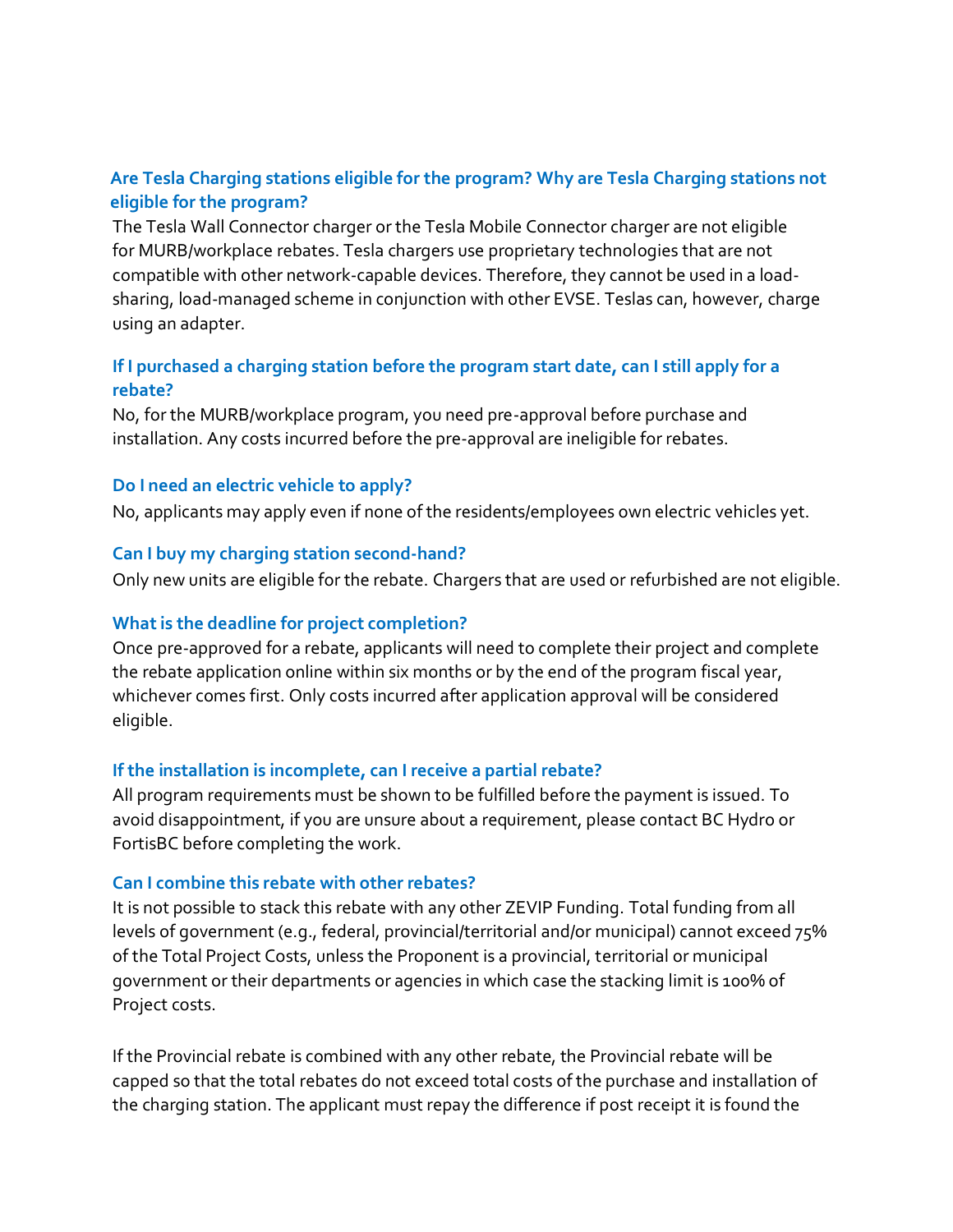applicant received rebates in the amount higher than total costs.

# **I just applied for pre-approval, but I made a mistake on my application. Can youhelp me?**

Questions about your rebate application can only be addressed by your utility service provider. Please allow up to 5 business days for a response.

Contact BC Hydro at[: evchargerincentives@bchydro.com.](mailto:evchargerincentives@bchydro.com)

Contact FortisBC at: [electricrebates@fortisbc.com.](mailto:electricrebates@fortisbc.com)

# **What final documentation is required for the EV Ready Infrastructure and Charger rebate application? (It should be noted that this is after the installation.)**

- A complete copy of the paid, itemized receipt for the purchase of an eligible electric vehicle charging station (receipt/invoice must include Canadian dealer/website/retailer name, address and phone number, purchase date and price, product make and model).
- The paid invoice or itemized receipt for all required labour and construction undertaken by a licensed electrical contractor.
- The paid invoices or itemized receipts for any other eligible costs accrued.
- The contractor installation form.

## **Why can we not use the EV charger's built-in meter to bill by kWh?**

At present, Measurement Canada does not allow the sale of electricity on a volumetric basis (e.g., per kWh) without using a utility-grade meter. These requirements did not initially anticipate EV charging. Therefore, Measurement Canada has initiated a process to allow EV charging stations to be used for measuring and billing for electricity consumption. As of May 2021, Measurement Canada's website noted, "In the next 18 months, [Measurement Canada] expect to allow existing and new EV charging stations that meet established technical standards to charge based on kilowatt-hours (kWh) consumed." At that point, it is expected that it will be possible to charge drivers on a kWh basis for the power they use. Until then, stratas have used time-based fees (e.g., per hour) or flat fees (e.g., per month—\$20 to \$30 per month is frequently adequate to cover all EV drivers' costs, though of course, individual drivers' electricity use will vary).

## **I am applying for pre-approval/completing my rebate application and having trouble uploading my documents on BC Hydro's website. Can you help?**

Please consider using a different web browser, such as Microsoft Edge, Google Chrome, Safari, FireFox, etc. Alternatively, you can contact BC Hydro at: [evchargerincentives@bchydro.com.](mailto:evchargerincentives@bchydro.com)

# **My MURB/workplace happens to be in New Westminster. Our utility service provider is New West Utility. Do we qualify for rebates?**

Customers in New West Energy Utility territory can apply for rebates through BC Hydro.

## **We are looking to have some signage in the parkade for EV charging. Are there any resources available?**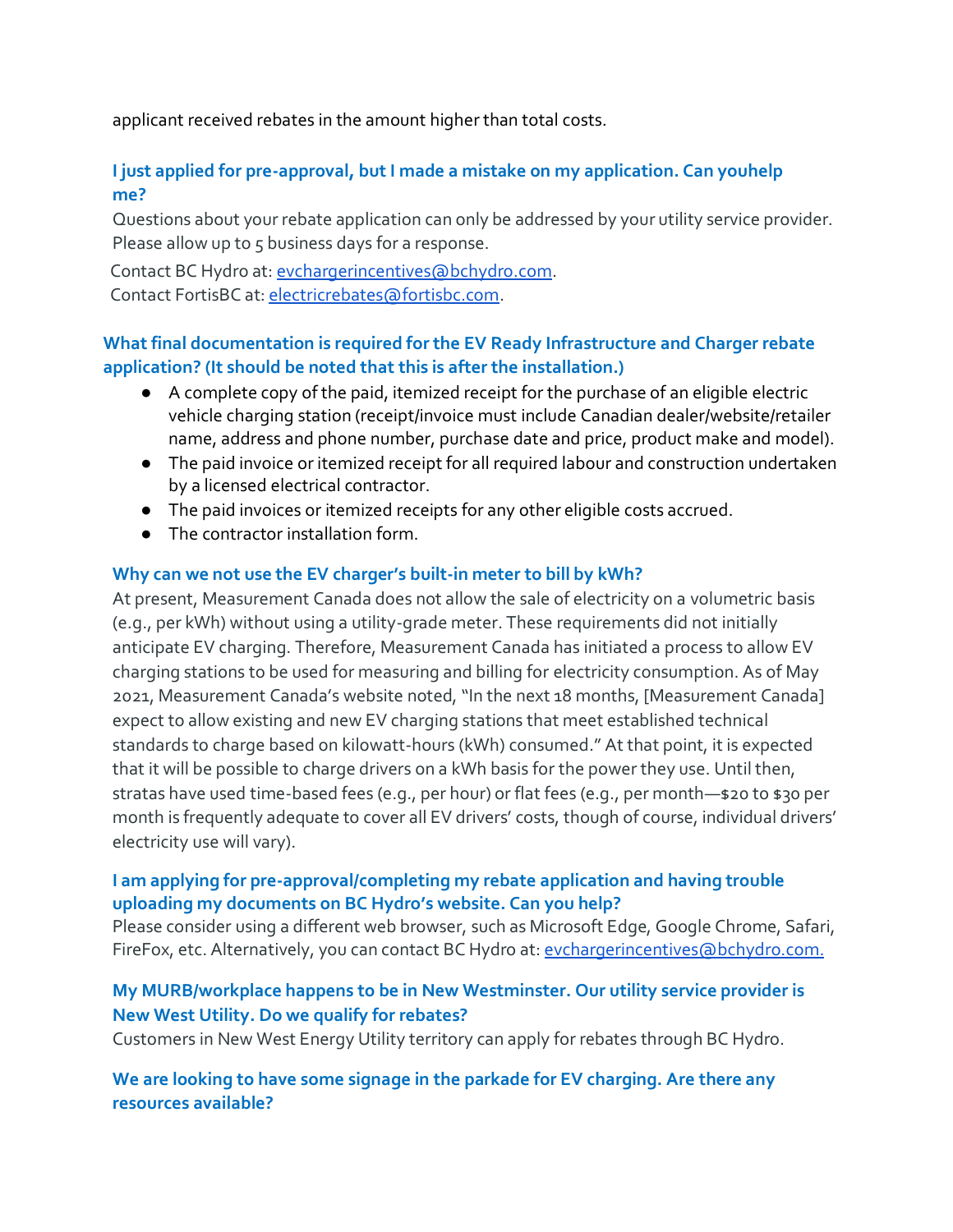Yes, please find EV Signage [Resources](https://pluginbc.ca/wp/wp-content/uploads/2017/05/CCI_EV_Zi-signage-graphics.zip) on our website.

## **How much can I expect to save on vehicle purchase, and ongoing maintenance and fuel costs if I choose an electric rather than internal combustion engine (ICE) vehicle? Do you have data you can share on this?**

B.C. drivers may take advantage of *up to \$8500* at purchase with a combination of the Provincial [Clean BC Go Electric Program](https://newcardealersgoelectric.ca/) (\$3000) and Federa[l iZEV Program](https://tc.canada.ca/en/road-transportation/innovative-technologies/zero-emission-vehicles/list-eligible-vehicles-under-izev-program) (\$5000) as well as the **BC SCRAP-IT** program (\$500). In addition to new vehicle rebates, used EVs are exempt from PST and can receive \$500 towards the purchase of a new or used BEV. Here is a comprehensive list in more detail[: Passenger Vehicle Incentives -](https://pluginbc.ca/incentives/vehicle-incentives/) Plug In BC.

There are several variables at play that make it rather difficult to calculate savings, but the consensus is increasingly favourable to plug-in ownership. Along with stability in our low utility rates, our reliable and clean electricity helps make the case more substantial. A fuel-savings comparison calculator is available through BC Hydro: [Compare electric to gas](https://electricvehicles.bchydro.com/learn/fuel-savings-calculator/compare)[powered vehicles | Electric Vehicles | BC Hydro.](https://electricvehicles.bchydro.com/learn/fuel-savings-calculator/compare)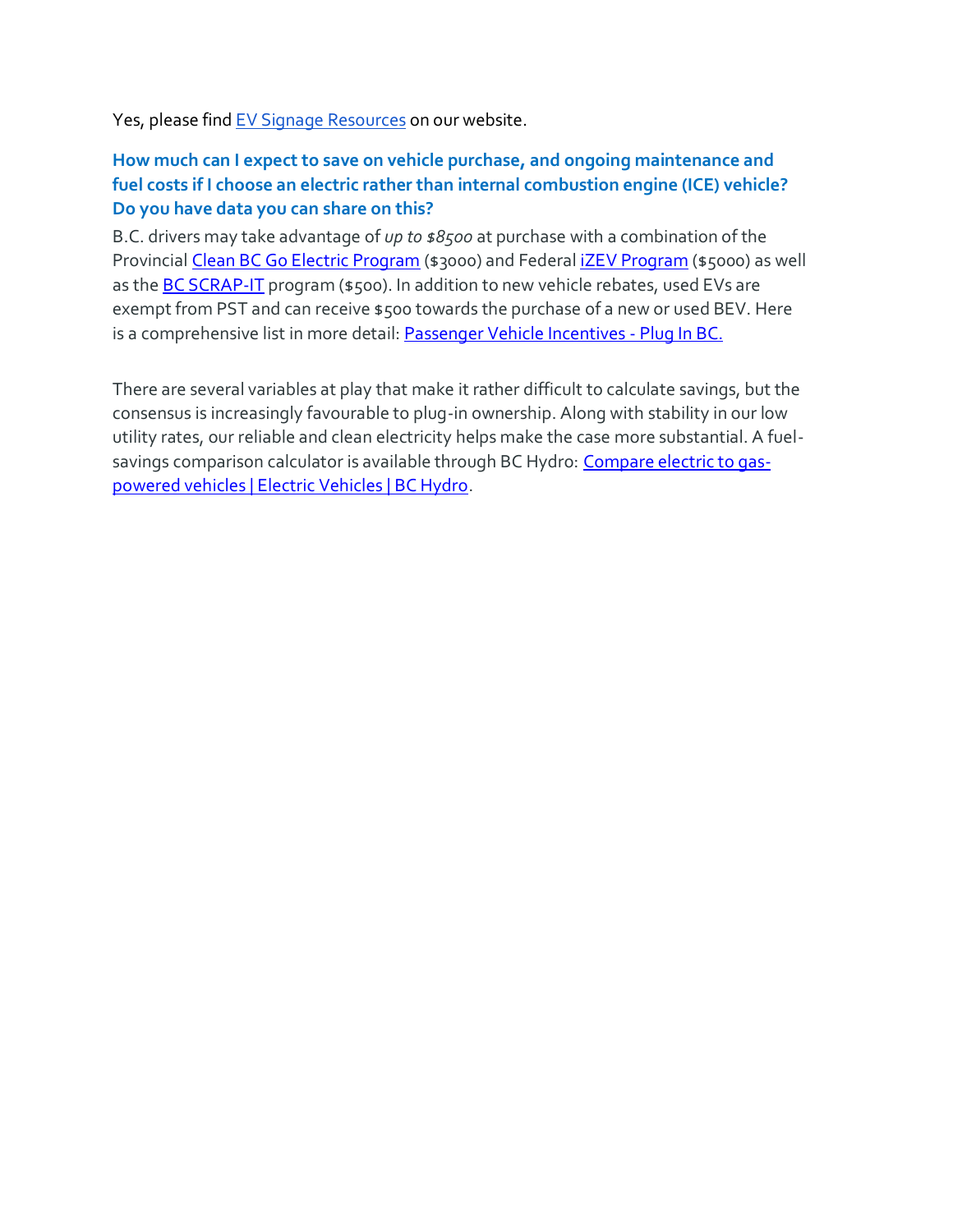#### **Are there any stats on zero emissions vehicles in Canada?**

Yes, please find them on **[StatCan.gc.ca.](https://www150.statcan.gc.ca/n1/pub/11-627-m/11-627-m2021012-eng.htm)** 

**We are considering the purchase of a new EV. Do you have any resources on choosing an electric vehicle?**

- [EmotiveBC.ca h](http://www.emotivebc.ca/)as a guide t[o electric vehicles available in BC,](http://www.emotivebc.ca/wp-content/uploads/2020/09/Electric-Vehicles-in-BC.pdf) tips [for new EV drivers,](http://www.emotivebc.ca/wp-content/uploads/2020/11/Emotive-New-Driver-Tips.pdf) an [FAQ s](http://www.emotivebc.ca/faqs/)ection[, stories from BC drivers,](http://www.emotivebc.ca/blog/) an[d videos f](https://www.youtube.com/channel/UC0viatV2bT95B-Hi0dEub4g)rom around the province on YouTube.
- You can also dig into the Plug In BC [EV101 a](https://pluginbc.ca/ev101/)n[d Charging 101 p](https://pluginbc.ca/charging/)ages.
- Also, you may find this fuel consumption ratings searc[h tool f](https://fcr-ccc.nrcan-rncan.gc.ca/en)rom the Government of Canada website useful.

You can find all the passenger vehicle incentives [here.](https://pluginbc.ca/incentives/vehicle-incentives/)

#### **Can I use an extension cord to charge my EV?**

Most vehicle and charging station documents warn not to use them—they would have to be thick and very well constructed, if used at all. This [resource](https://greentransportation.info/ev-charging/range-confidence/chap8-tech/electric-car-extension-cords.html) may offer some insights for ideas and guidelines on cords/adapters.

## **Where can I meet other electric vehicle enthusiasts? Is there a forum or group?**

Yes. Please check out this list of electric vehicle clubs and [associations](https://pluginbc.ca/outreach/evclubs/) in BC.

### **Where can I find information on public charging options, and trip-planning for an electric vehicle?**

You can utilize apps/websites such as [PlugShare,](https://www.plugshare.com/) A Better Route Planner [\(ABRP\),](https://abetterrouteplanner.com/) the BC [Hydro](https://www.bchydro.com/powersmart/electric-vehicles/charging/bc-hydro-ev-network/ev-stations-map.html) [EV n](https://www.bchydro.com/powersmart/electric-vehicles/charging/bc-hydro-ev-network/ev-stations-map.html)etwork map, and [ChargeHub](https://chargehub.com/en/charging-stations-map.html) to find charging options near you. A simple internet search sometimes also does the trick, but if you are on the road and have access to a smartphone, the apps are great.

Many charging stations require an account linked to an RFID card or smartphone app to activate. While most of your charging will likely be done on one or two networks, you will encounter more—and might need more accounts—as you travel around. If you are travelling to a new area, us[e PlugShare](https://www.plugshare.com/) to see where charging stations are located and which network accounts you will need.

You can read more about charging networks and access on the Plug In BC [Charging](https://pluginbc.ca/charging/charging-cards-and-apps/) 101 page.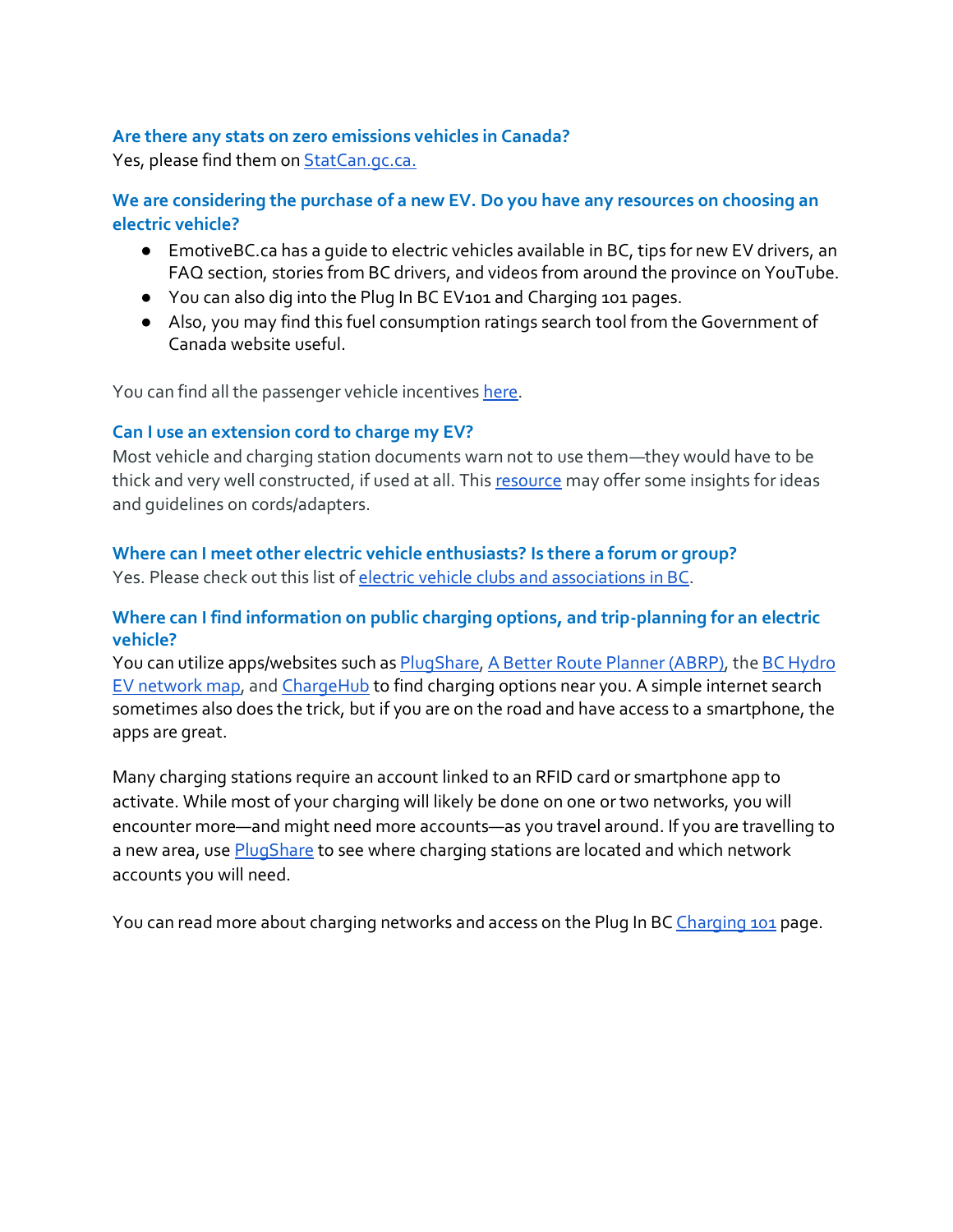### **We are a hotel, vacation rental or hospitality company. What rebates can we qualify for?**

The MURB program is only for the benefit of year-round residents of a building. The workplace program gives charging priority to employees during business hours, with proper signage. You can, however, check out the [Public Charger](https://pluginbc.ca/publiccharger/) program for public charging. You may want to check out other sources, such as NRCan's ZEVIP funding.

\*All rebate programs are subject to audit by the Government of BC.

### **MURB Rebate Specific**

#### **Currently, is there any right-to-charge legislation in BC?**

There is currently no right-to-charge legislation in BC. However, the Government of BC did commit to bringing in right-to-charge legislation as part of the 2020 mandate. Condominium Home Owners Association of BC [\(CHOA\)](https://www.choa.bc.ca/) has been working on this for the past year.

### **Do I apply for pre-approval for an EV Ready plan?**

No, an EV Ready plan does not require a pre-approval by the utilities. You would engage a licensed electrician or registered electrical engineer to complete an EV Ready plan. Once completed and paid for, you would submit the plan to the utilities for review. If you are approved, you would be eligible for up to 75% of your costs, up to \$3,000 (a maximum of one EV Ready plan per MURB complex).

## **Is an EV Ready plan a prerequisite for the EV Ready infrastructure rebate?**

Yes, currently, you must have an approved EV Ready plan to apply for the infrastructure rebate.

#### **What does it mean for a parking space to be EV Ready?**

An EV Ready parking space is a parking space with a complete electrical circuit terminating in a junction box or receptacle capable of providing Level 2 EV charging.

**What are EV Ready plan requirements?**

EV Ready plan requirements can be found [here.](https://www.bchydro.com/content/dam/BCHydro/customer-portal/documents/power-smart/electric-vehicles/ev-ready-plan-requirements.pdf)

## **If we apply for the EV rebate, do we have to electrify all the parking spaces?**

If providing charging access to at least one stall per unit is not possible without an electrical service upgrade, given the building's current available electrical capacity and EV charging performance requirements, a lesser percentage of stalls can be considered to be made EV Ready. This would have to be clearly shown in an EV Ready plan and approved prior to initiating any work.

#### **Can you tell me more about the EV Ready infrastructure rebates?**

Successful applicants to the EV Ready infrastructure rebate will be reimbursed for up to 50% of the costs of electrical work needed to make a parking space EV Ready (excluding costs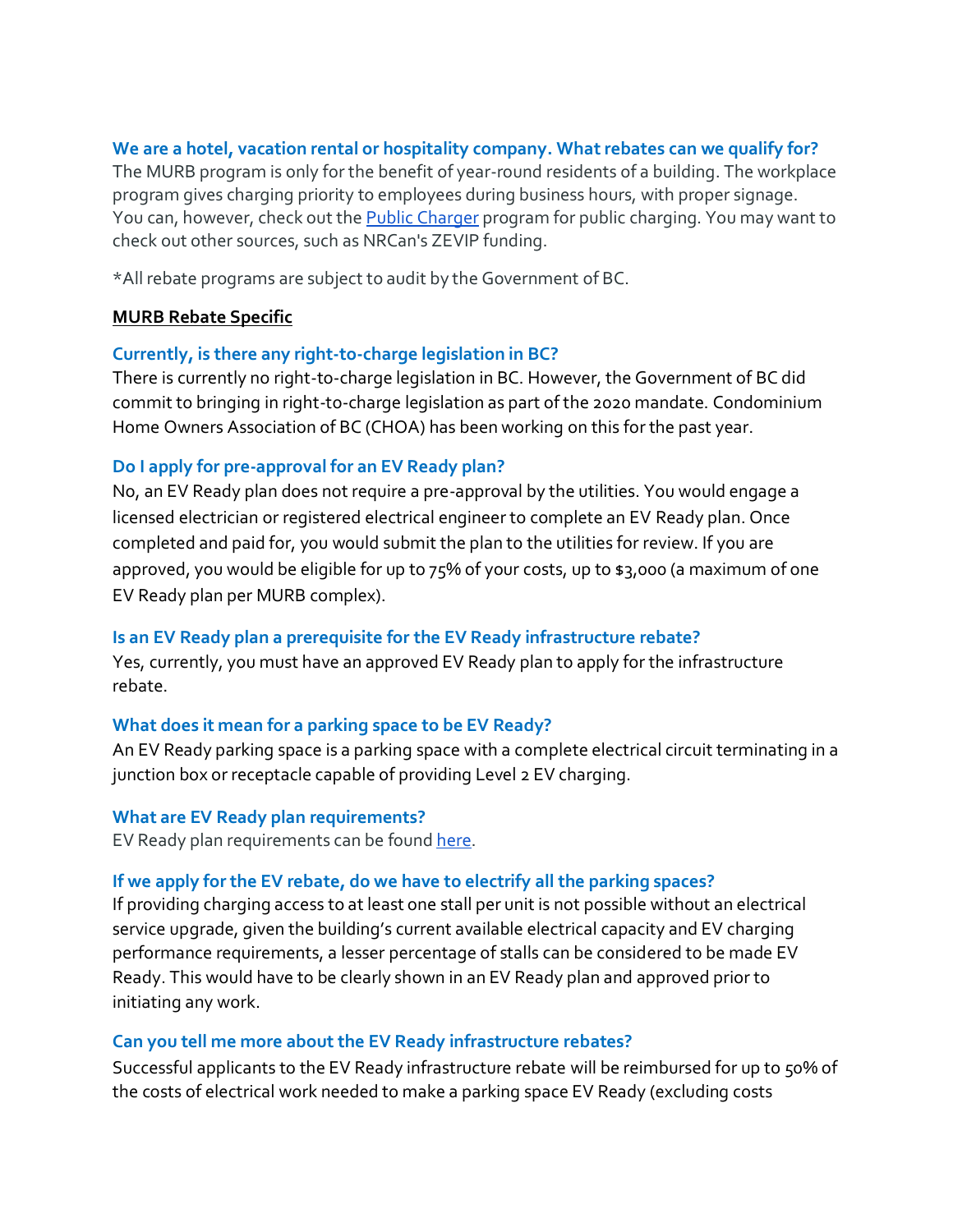associated with a charging station itself), up to \$600 per parking space.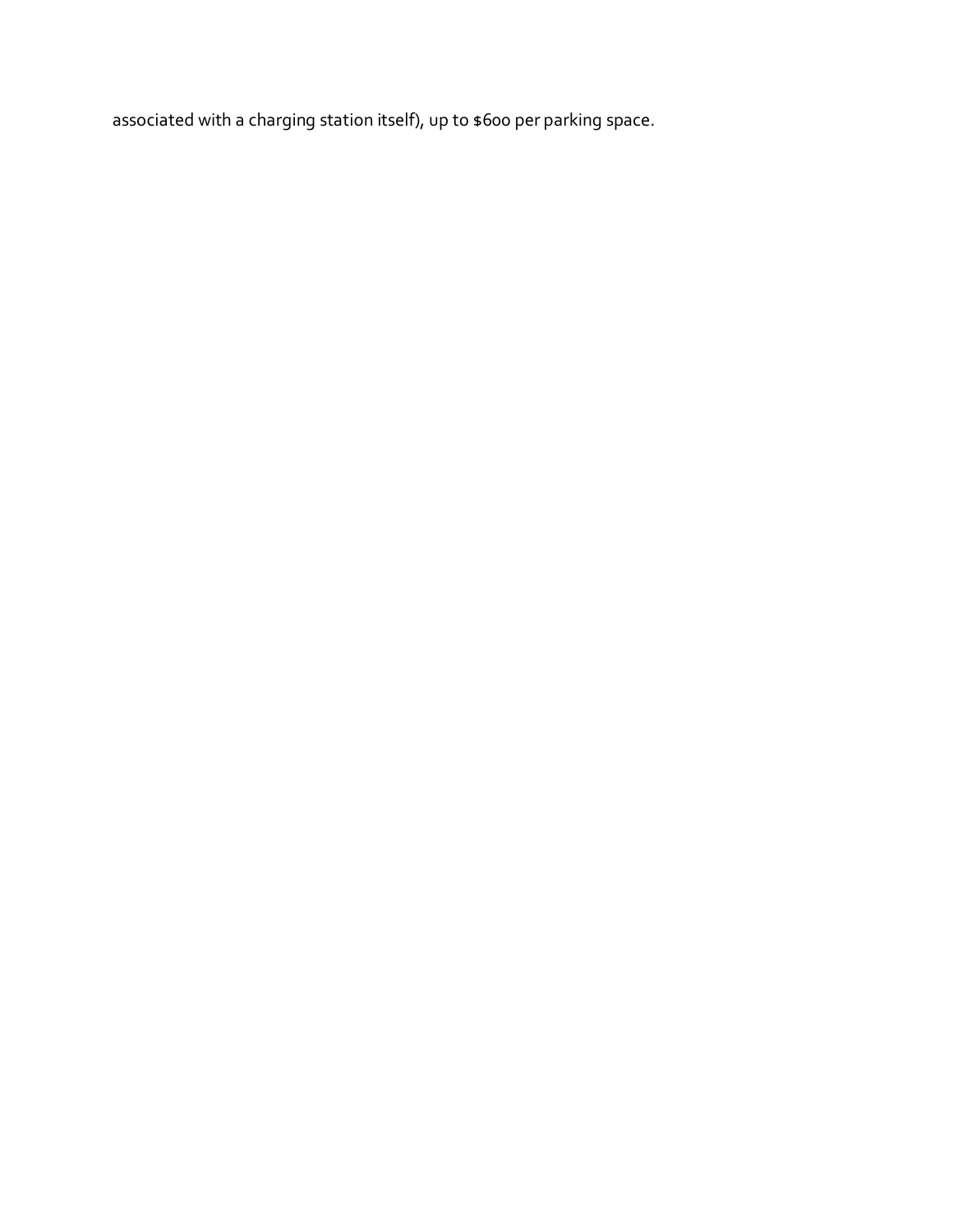The maximum rebate will be capped at \$80,000 per MURB complex. Eligible costs forthe electrical infrastructure rebate include:

- Engineering design services
- Legal services
- Electrical and communication infrastructure installation (but not for charging stations)
- Associated construction costs
- Permit costs
- Utility extension fees

### **How much in rebates can MURBs be eligible for?**

Summary of total maximum rebates available for EV Ready Offer:

- 75% of the costs to a maximum of \$3,000 for an approved EV Ready plan.
- 50% of the costs up to a maximum of \$600 per parking space made EV Ready. Max electrical infrastructure rebate up to \$80,000 per MURB complex.
- $\bullet$  75% of the costs, up to  $\frac{1}{4}4,400$  per charging station, up to a max of  $\frac{1}{4}25,000$  per MURB complex (for a limited time, rebate amount is typically 50% of costs, up to \$1,400 per charger, up to a max of \$14,000 per MURB complex).
- When combined, total max rebate for EV Ready Offer is \$108,000.

## **Who can apply for the limited time increased rebates?**

The Program will receive funding from Natural Resource Canada's (NRCAN's) Zero-Emission Vehicle infrastructure Program (ZEVIP), beginning April 1, 2022, for a limited time.

Federal Government entities, such as Federal Departments, Federal Crown Corporations or Federal Agencies are ineligible for ZEVIP funding. For a complete list of federal organizations, please consult: **[Federal organizations Alphabetically \(appointments.gc.ca\)](https://appointments.gc.ca/lstOrgs.asp?type-typ=1&lang=eng)**

\*For MURBs to be eligible for the limited time increased rebates applications must have been submitted for pre-approval on or after April 1, 2022. MURB customers who applied before April 1,2022 will be eligible for the regular rebate amounts they applied for.

## **What are the requirements for the EV infrastructure rebate?**

To be eligible for the electrical infrastructure rebate of up to \$600 per parking space, the applicant must apply for pre-approval before starting their project, and the following is required:

- An approved EV Ready plan.
- At least one parking space per dwelling unit to be made EV Ready.
- Electrical permits as required by Technical Safety BC or your municipality. Check your jurisdiction.
- Back-end infrastructure installed with any Building or EV Energy Management System activated.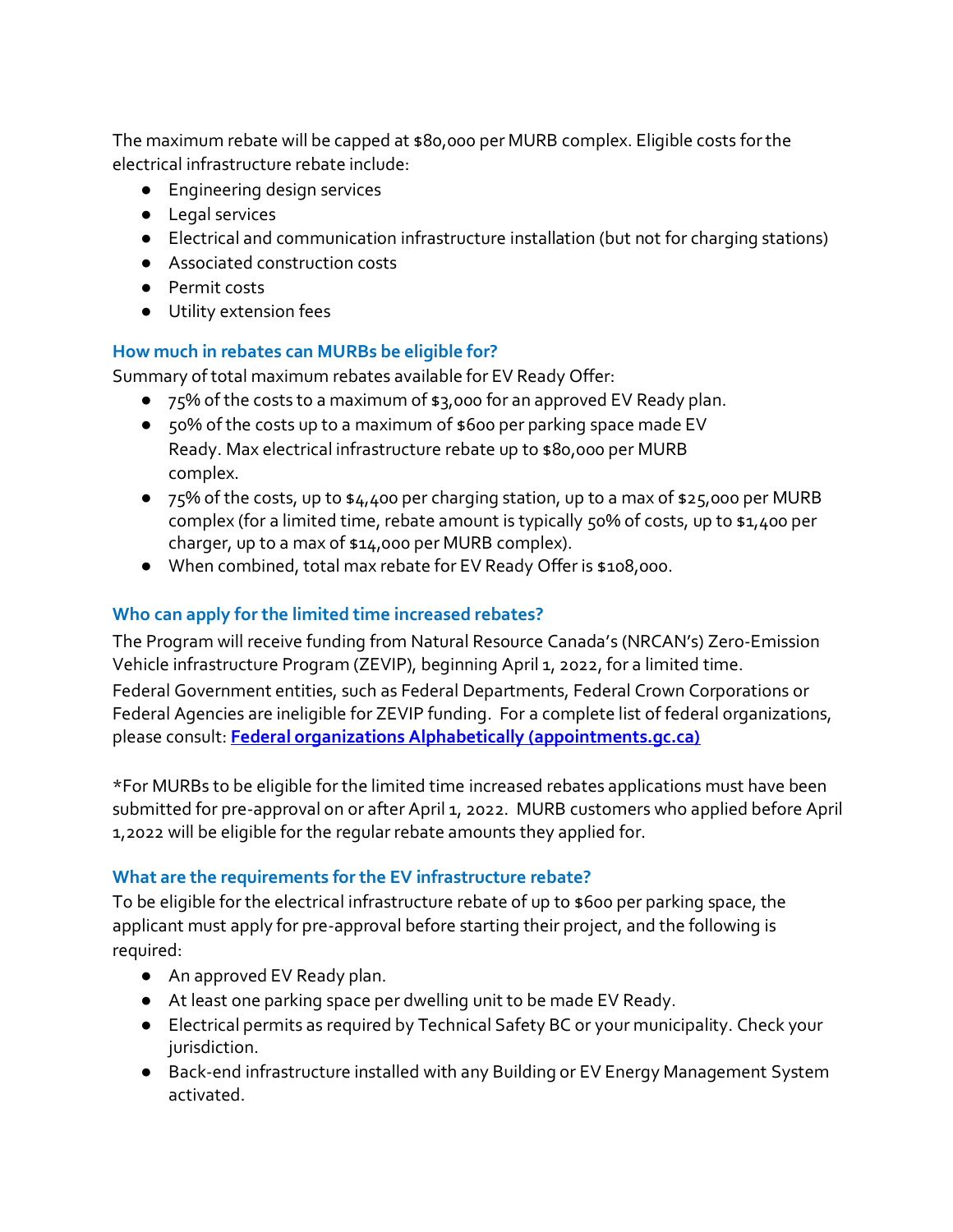● Back-end infrastructure achieves applicable charging performance requirements.

### **What eligible costs are covered in the EV charger rebate?**

Eligible costs include:

- Purchase of the charging station;
- Labour and construction costs for the installation of the charging station and associated conduit by a licensed electrical contractor;
- Electrical and other related permits;
- Parking and electrical design to accommodate the charging stations and conduit;
- EV parking signage; and
- Cost of network connection fees (maximum of 2 years can be included).
- Capital expenses, including informatics and other equipment or infrastructure;
- Rental fees or leasing costs;
- License fees and permits;
- Costs associated with Environmental Assessments.

Ineligible costs include, but are not limited to:

- Installation of non-EV charging infrastructure;
- Administration such as communication between property management and residents, copy or documentation fees;
- Painting of parking area;
- Taxes paid on charging station, labour, etc; and
- Charging infrastructure already required under regulation, building codes, or
- other programs.
- Land costs; and
- Legal costs for applicants.

## **Are there additional requirements for the EV charger rebate?**

- To provide for future EV growth within the MURB, the applicant must also ensure that theirlicensed electrician installs oversized conduit according to the following requirements:
- Must install over-sized conduit that is a min of 2" to allow wiring for, at a minimum, six Level 2 charging stations at 40A each, or the total number of parking spaces, whichever is less.
- Must install junction boxes at intervals for future runoffs.
- Must include a label stating, "FOR USE WITH ELECTRIC VEHICLES ONLY" in conspicuous places at the service panel/sub-panel and along the conduit raceway.

## **Can a MURB submit more than one charger rebate application?**

Yes, a multi-unit residential building can submit multiple applications. However, the maximum incentive amount will apply.

#### **Can new buildings apply?**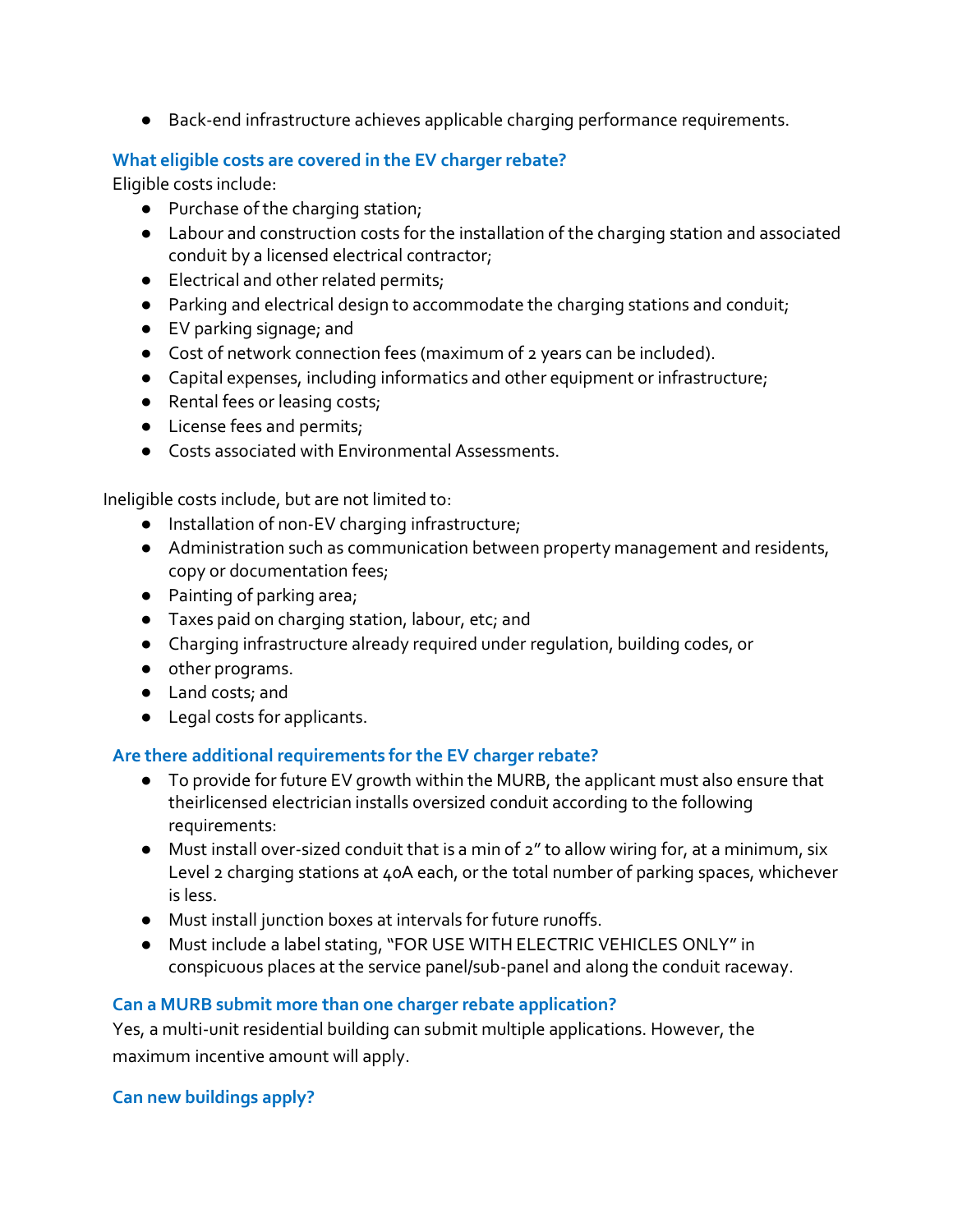This rebate is intended for retrofit solutions only; new MURB builds are ineligible. To be eligible, buildings must have been constructed no later than August 31, 2021.

In municipalities that require 100% of parking stalls to be EV Ready, any MURBs built since those bylaws were in place would be ineligible. However, if the new construction is in a municipality without an EV Ready bylaw, then the strata/property management of that building (once built), would qualify for the full program. \*Developers are ineligible.

## **Who can apply for the rebates?**

This program component is open to BC residents, building owners, managers, or other building representatives (such as strata councils) who reside in or have oversight of an eligible MURB in BC and for whom providing parking spaces with Level 2 EV Charging will require:

- Use of common or base building electricity, and/or
- Changes to common property.

## **What is a MURB** (multi-unit residential building)?

Residential buildings are buildings with 3 or more self-contained dwellings. Apartments and condominiums qualify. Multiplexes qualify if they contain 3 or more self-contained dwellings.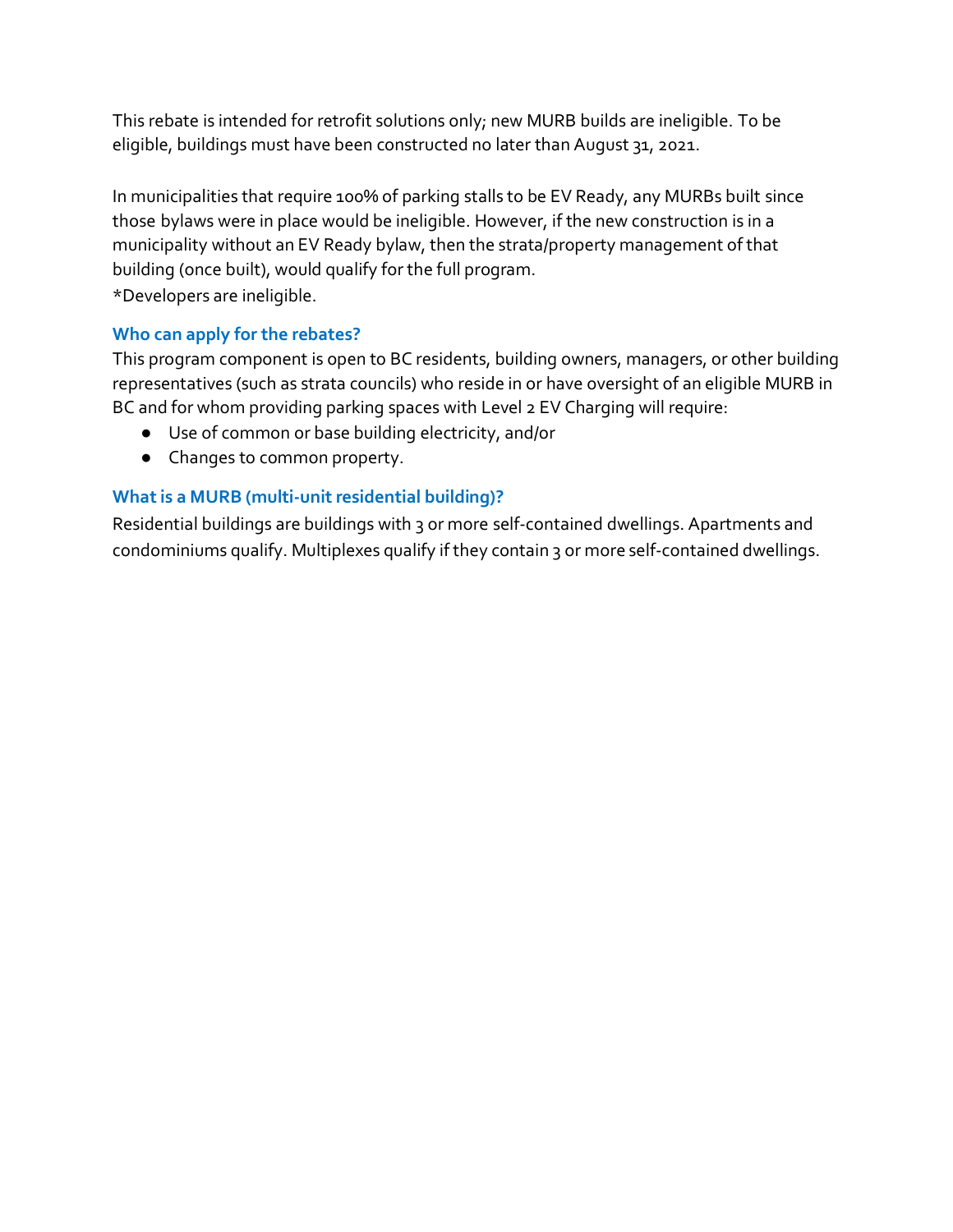Mixed-use residential buildings also qualify, but the chargers must be for the exclusive use of residents, and not the businesses.

### **I live in a townhome and want to install a charger. Can I get a rebate?**

Townhouses where residents share a common garage qualify. Townhouses that have their own individual attached parking garage are considered under the incentives for single-family homes (SFHs), even though they are in a townhouse complex, run by a strata council. The rebates in this program do not apply to SFHs. SFHs have their own rebate program, but EV Advisors are not able to provide support. Please refer to your utility service provider's website for further details [\(BC Hydro](https://electricvehicles.bchydro.com/incentives/charger-rebates) or [FortisBC\)](https://www.fortisbc.com/services/sustainable-energy-options/electric-vehicle-charging).

### **Who owns the charging station in a strata or co-op building?**

Often, chargers in assigned parking stalls are purchased and maintained by the EV/unit owner, whereas chargers in shared or common areas (e.g., visitor parking) are purchased and maintained by the strata.

### **What happens if an individual/shared charger is damaged? Who pays for repairs?**

If the unit owner owns the charger, there may be an option to insure it. We suggest you speak to your property insurer to see if you can include the charging infrastructure in your current insurance.

Suppose your strata is installing multiple chargers in the common area of the parkade. In that case, they can also ask their insurer if they can take a partial policy to cover the charging infrastructure.

The strata can also change its rules or bylaws to determine who will be responsible for covering thedamage in case of an accident.

There are many ways to go about this, and the path you take is unique to your particular situation and the decisions made collectively by your strata council and owners.

## **We live in a condominium. If we have a charger installed in our parking stall, can we take it with usif we move?**

Your strata may have a rule/bylaw in place that prevents you from removing a charger, once installed, without permission. Make sure you investigate this before uninstalling. Also, the Program Guide states that charger installations be permanent.

The hope is that even if you sell the property, the next owner can use the infrastructure, which also increases the resale value of your home.

# **Our strata is looking to introduce a rule to charge a monthly flat rate for EV owners. I am wondering if you have a fair calculation to determine how much to bill users?**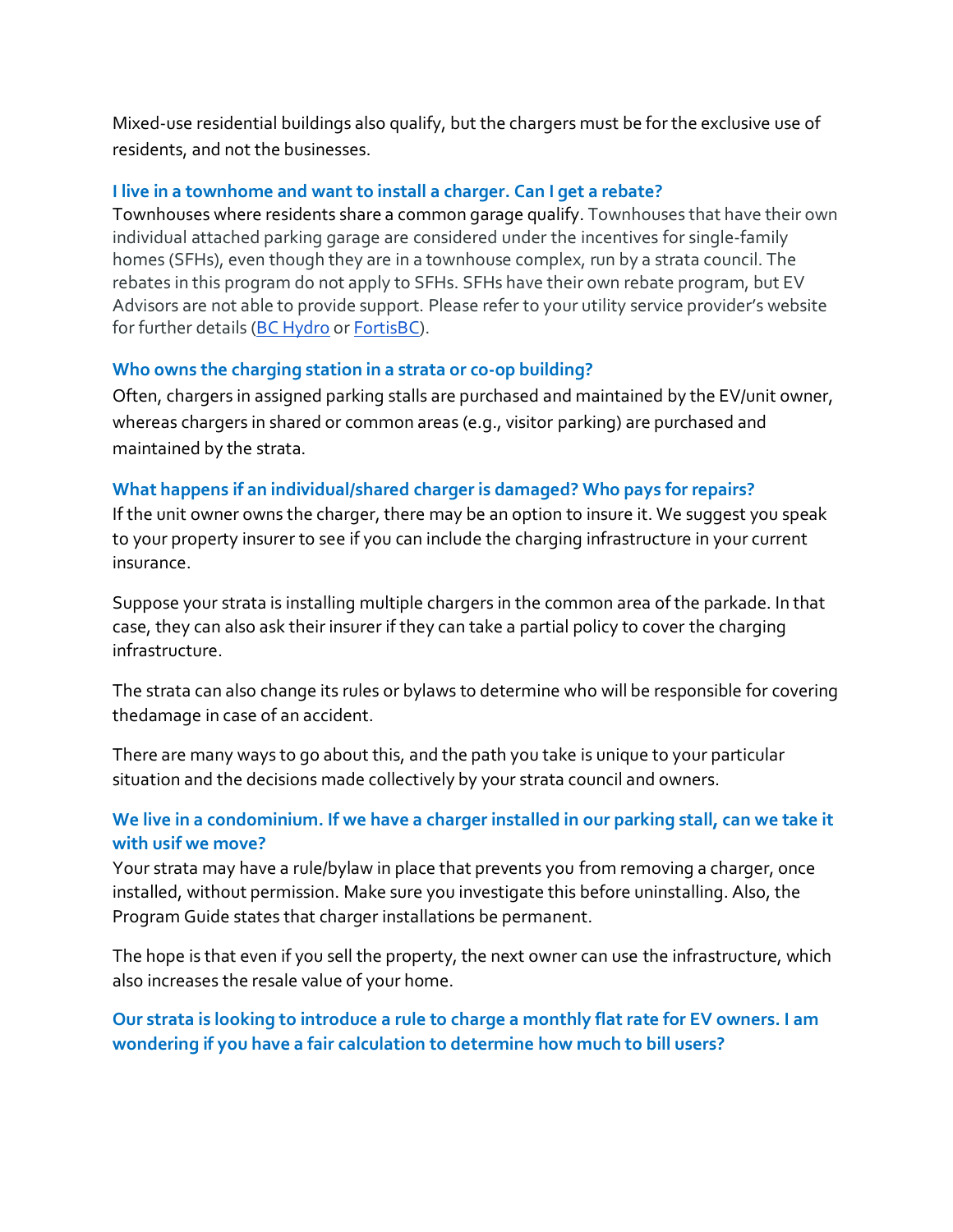Many buildings charge \$20 to \$40 per month per EV. If you have one electrical meter measuring EV charging, costs could be divided equally between EV drivers.

# **Can I add the charging infrastructure to my individual meter and pay for it separately on my electricity bill?**

It might be possible, but usually not. Instead, buildings usually add one new utility meter for EV charging, paid for by the building owner or strata. EV drivers will then usually pay user fees for charging, potentially through per-kWh charges (once enabled by Measurement Canada—see above), time-based rates, or a flat monthly rate (e.g., \$30 per month).

## **Are there additional rebates for Indigenous communities?**

For the MURB EV charger rebate, for a limited time, while ZEVIP funding is available, Indigenous communities are eligible for rebates of 100% ofcosts to purchase and install eligible, new, Level 2 charging stations up to a maximum of \$6,000 per station.

For the Workplace EV charger rebate, Indigenous businesses are eligible for rebates of 100% ofcosts of eligible, new, Level 2 charging equipment up to a maximum of \$6,000 per station.

## **If my MURB was built with requirements for EV readiness, can I apply?**

Yes, you can apply. Applicants residing in MURBs that were built after the implementation of municipal bylaws requiring EV Ready parking spaces will be reimbursed 50% of the cost of purchase and installation of eligible, new, Level 2 (208V or 240V AC) charging stations, up to a maximum of \$350 per station. Building owners, managers, or other building representatives can apply for multiple charging stations forthese buildings, but the rebate will be capped at \$5,000 per application.

## **Do you have any additional resources?**

- MURB [Resources](https://pluginbc.ca/charging/murb-and-workplace-charging/) by Plug In BC including the [MURB](https://pluginbc.ca/wp/wp-content/uploads/2021/01/Installing_Electric_Vehicle_Charging_MURB.pdf) Guide
- [Electric Vehicle Charging Infrastructure in Shared Parking Areas:](https://www.bchydro.com/content/dam/BCHydro/customer-portal/documents/power-smart/electric-vehicles/ev-charging-infrastructure-in-shared-parking-areas.pdf) Resources to Support Implementation & Charging Infrastructure Requirements by BC Hydro
- [Monitoring](https://electricvehicles.bchydro.com/charge/tracking-billing-EV-costs-apartment-strata) and Billing Options by BC Hydro
- Metro [Vancouver's](http://www.metrovancouver.org/services/air-quality/climate-action/transportation-programs/ev-strata-condo/key-info/cost-charging/Pages/default.aspx) Operating Costs: Tracking, Billing and Maintenance
- Electric Vehicle Energy [Management](https://www.csagroup.org/wp-content/uploads/CSA-RR_ElectricVehicle_WebRes.pdf) System (EVEMS) by CSA Group

#### **Workplace Rebate Specific**

#### **Who is eligible for the rebate?**

This program is open to BC residents, BC registered companies, building owners, building managers, or other building representatives who reside in or have oversight of an eligible workplace or building. Provincial government (ministries) and Crown corporations are not eligible for the workplace charger program. The workplace property may be owned or leased. To be eligible for the rebate your building must: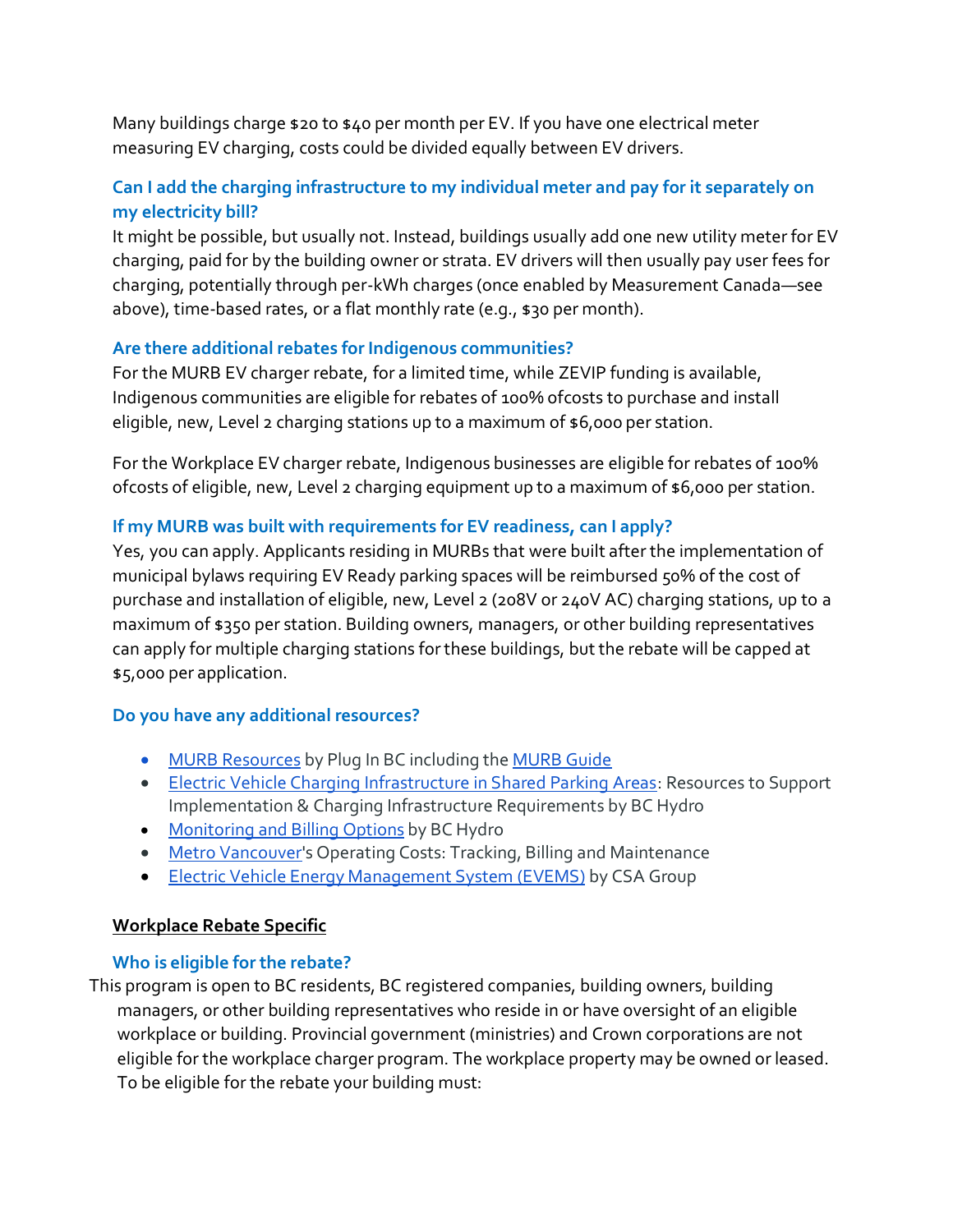- Be located in BC.
- Have a minimum of 5 employees that work primarily based on the premises.
- Be constructed no later than August 31, 2021; this rebate is intended for retrofit solutions only, new builds are ineligible.
- Have dedicated parking for employees: the rebated charging stations must be dedicated for the use of employees only (not fleet vehicles), during employee working hours (for fleet charging infrastructure, please see [CleanBC](https://pluginbc.ca/go-electric-fleets/) Go Electric Fleets)

# **How much can I expect to receive in rebates to install chargers for my employees?**

The Program will reimburse purchase and installation costs of eligible, new, Level 2 charging equipment up to 75% of costs, up to a maximum per station of \$5,000 (for a limited time, while ZEVIP funds are available. Otherwise, 50% up to \$2,000 per station). The maximum reimbursement is up to \$25,000 per workplace (for a limited time, otherwise, up to \$14,000 per workplace). Single port stations count as one charging station, dual port stations count as two charging stations. As such, applicants who apply for a dual port station would receive up to \$10,000 or 75% of total costs, whichever comes first (for a limited time, otherwise 50% up to \$4,000 per dual port station). Organizations can have separate applications for different sites but can only receive rebates for a maximum of four sites.

Indigenous businesses are eligible for rebates of 100% of costs of eligible, new, Level 2 charging equipment up to a maximum of \$6,000 per station (for a limited time, while ZEVIP funding is available Otherwise, 75% up to \$4,000 per station).

## **What are eligible costs for the rebate?**

Eligible costs include:

- Purchase of the charging station.
- Labour and construction costs for the installation of the charging station, and associated conduit by a licensed electrical contractor.
- Site assessments of the building's requirements and costs to install EV charging infrastructure. A site assessment to include:
	- o Analysis of electrical capacity.

o Review of panel capacity.

o Review of physical electrical set-up in building and identifying points of interconnection.

- Identification of potential design options for up to 100% electrification.
- Electrical and other related permits.
- Parking and electrical design to accommodate the charging stations and conduit.
- EV parking signage.
- Cost of network connection fees (maximum of 2 years to be considered towards eligible costs).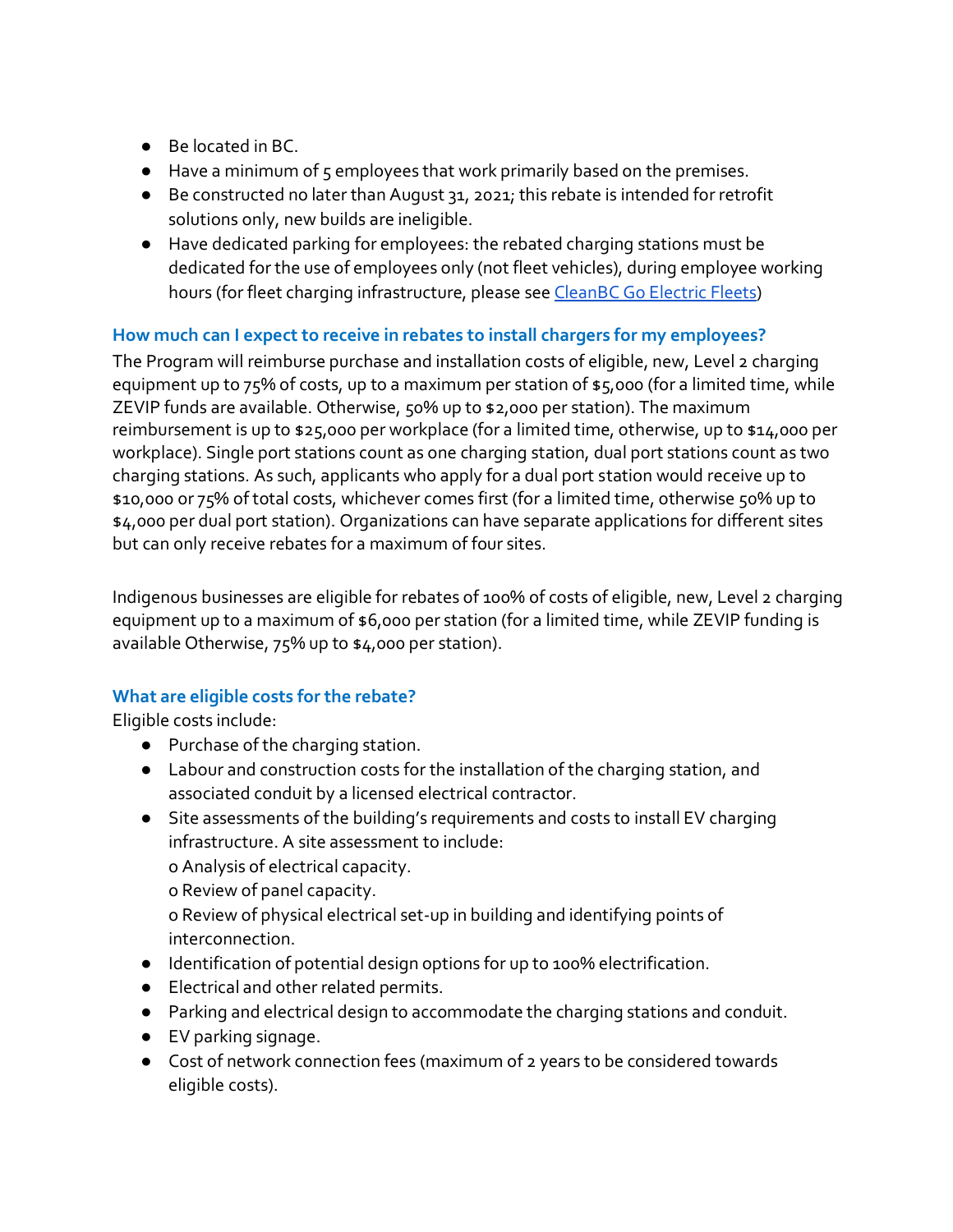Ineligible costs include, but are not limited to:

- Installation of non-EV charging infrastructure.
- Administration, such as communication between property management and residents, copy or documentation fees.
- Painting of parking area.
- Taxes paid on charging station, labour, etc.
- Charging infrastructure already required under regulation, building codes, or other programs.

## **Do workplaces qualify for the EV Ready plan and infrastructure funding?**

No, the EV Ready plan and infrastructure funding rebate is intended for MURBs only.

## **Single-FamilyHome Rebate Specific**

### Can I access assistance from an EV Advisor?

No, the [EV Advisor Services](https://pluginbc.ca/ev-advisor-service/) are for MURB and workplace applicants only. For any questions or concerns, please email the helpdesk at BC Hydro at [evchargerincentives@bchydro.com.](mailto:evchargerincentives@bchydro.com)

## **Whattypes of homes are eligible for the single-family home rebate?**

Detached homes, duplexes, and townhomes with private garages or dedicated parking can apply for the single-family home rebate.

# **Do I need to complete the installation before I apply for a home rebate?**

Yes, the installation of the charging station must be finished for you to begin the application. All invoices must be paid (keep receipts). You must also have a completed and signed contractor installation form:

[FortisBC Contractor Installation Form](https://www.cdn.fortisbc.com/libraries/docs/default-source/rebates-and-energy-savings-documents/rebates-for-homes/bch19-842a-sfh-contractor-form-fillableare.pdf?sfvrsn=6ef550a6_2) BC Hydro Contractor [Installation](https://www.bchydro.com/content/dam/BCHydro/customer-portal/documents/power-smart/electric-vehicles/EV-contractor-installation-form-home.pdf) Form

## **Why do I need a contractor installation form?**

This is required to ensure that your new EV charging station has been installed correctly and safely. A permit, permit status, and/or inspection request document does not prove that the unit was inspected. Only a contractor installation form or a [certificate of inspection w](https://www.technicalsafetybc.ca/electrical/electrical-inspections)ill be accepted in the uploaded documents in your application.

## **Can I do the installation myself, or do I need to hire an electrician?**

Yes, if a certificate of inspection, issued by the appropriate authority (i.e., municipalityor Technical Safety BC), and a paid invoice or receipt for the electrical inspection cost is provided, you can complete the installation yourself.

Certificate of Inspection information: [https://www.technicalsafetybc.ca/electrical/electrical](https://www.technicalsafetybc.ca/electrical/electrical-inspections)[inspections](https://www.technicalsafetybc.ca/electrical/electrical-inspections)

# **If I already have a 240V outlet, do I need a contractor installation form or certificate of**